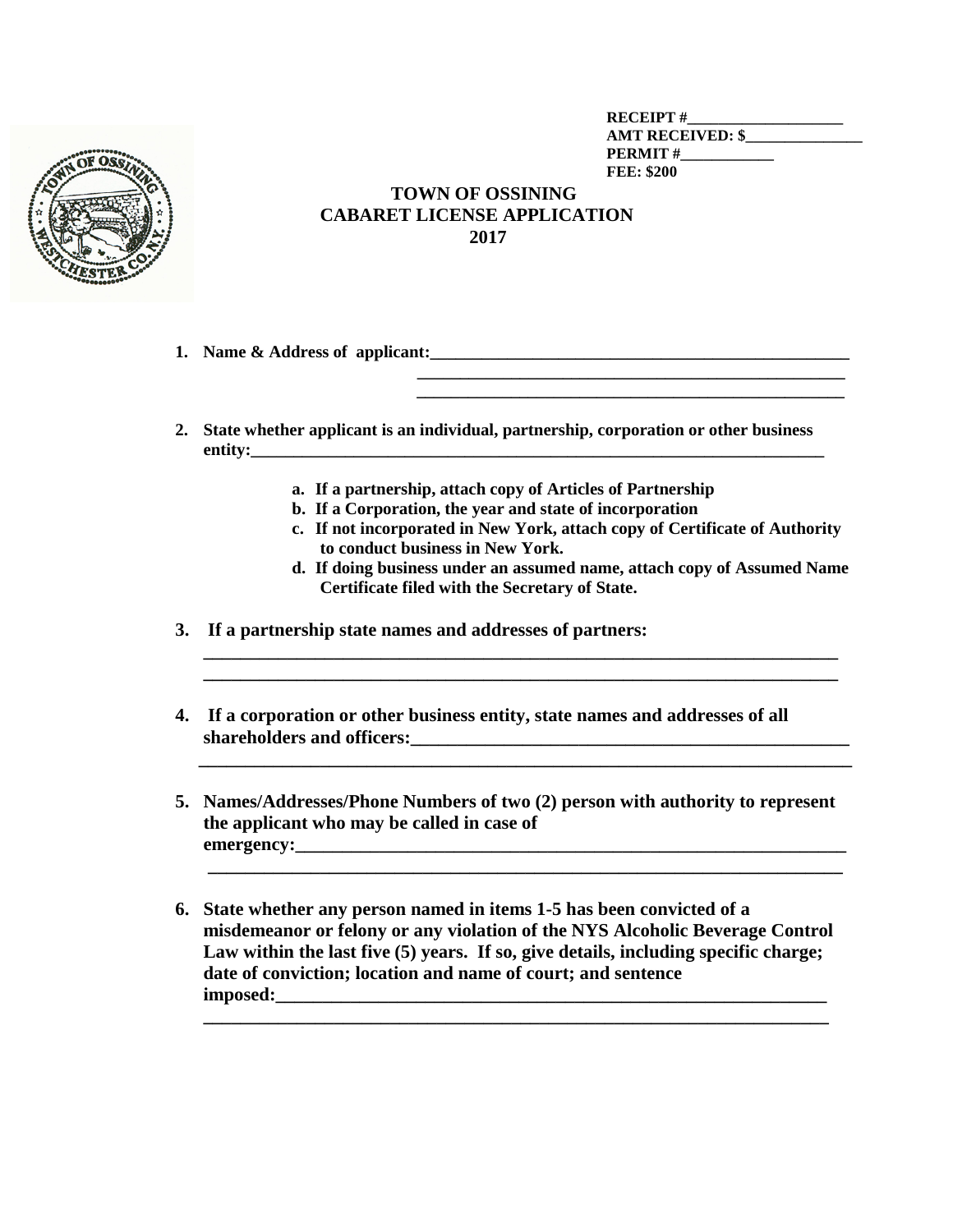- **7. State the street address of the proposed cabaret:\_\_\_\_\_\_\_\_\_\_\_\_\_\_\_\_\_\_\_\_\_\_\_\_\_**
- **8. Describe the nature of business enterprise for which a Cabaret License is sought, Including whether food (lunch or dinner) and alcohol is served and normal hours of operation:**

**\_\_\_\_\_\_\_\_\_\_\_\_\_\_\_\_\_\_\_\_\_\_\_\_\_\_\_\_\_\_\_\_\_\_\_\_\_\_\_\_\_\_\_\_\_\_\_\_\_\_\_\_\_\_\_\_\_\_\_\_\_\_\_**

 **\_\_\_\_\_\_\_\_\_\_\_\_\_\_\_\_\_\_\_\_\_\_\_\_\_\_\_\_\_\_\_\_\_\_\_\_\_\_\_\_\_\_\_\_\_\_\_\_\_\_\_\_\_\_\_\_\_\_\_\_\_\_\_\_**

**\_\_\_\_\_\_\_\_\_\_\_\_\_\_\_\_\_\_\_\_\_\_\_\_\_\_\_\_\_\_\_\_\_\_\_\_\_\_\_\_\_\_\_\_\_\_\_\_\_\_\_\_\_\_\_\_\_\_\_\_\_\_\_\_\_\_**

- **9. Describe specific type of entertainment or exhibitions for which a cabaret license is sought, including the maximum number of performers and/or musical instruments or other sound making devices intended to be used \_\_\_\_\_\_\_\_\_\_\_**
- **10. State intended days and hours of Cabaret operation\_\_\_\_\_\_\_\_\_\_\_\_\_\_\_\_\_\_\_\_\_**

 **\_\_\_\_\_\_\_\_\_\_\_\_\_\_\_\_\_\_\_\_\_\_\_\_\_\_\_\_\_\_\_\_\_\_\_\_\_\_\_\_\_\_\_\_\_\_\_\_\_\_\_\_\_\_\_\_\_\_\_\_\_\_\_\_\_\_**

- **11. Attach a Certificate of Occupancy for the premises.**
- **12. If premises are owned by applicant, attach copy of deed. If premises are leased, attach copy of lease. If premises are leased, is activity for which a cabaret license is sought permitted by your lease? Yes\_\_\_\_\_No\_\_\_\_\_\_**

**\_\_\_\_\_\_\_\_\_\_\_\_\_\_\_\_\_\_\_\_\_\_\_\_\_\_\_\_\_\_\_\_\_\_\_\_\_\_\_\_\_\_\_\_\_\_\_\_\_\_\_\_\_\_\_\_\_\_\_\_\_\_\_\_\_**

- **13. Attach copy of NYS liquor license. (Note Name on Liquor License & name of applicant must be the same)**
- **14. Attach copies of any existing site plans, Planning or Zoning Board approvals including any conditions imposed and/or variances granted.**
- **15. Attach a floor plan drawn to scale depicting the existing layout of the premises and a floor plan showing the proposed layout, which should include any stage, dance area, lighting, entrances and exits.**